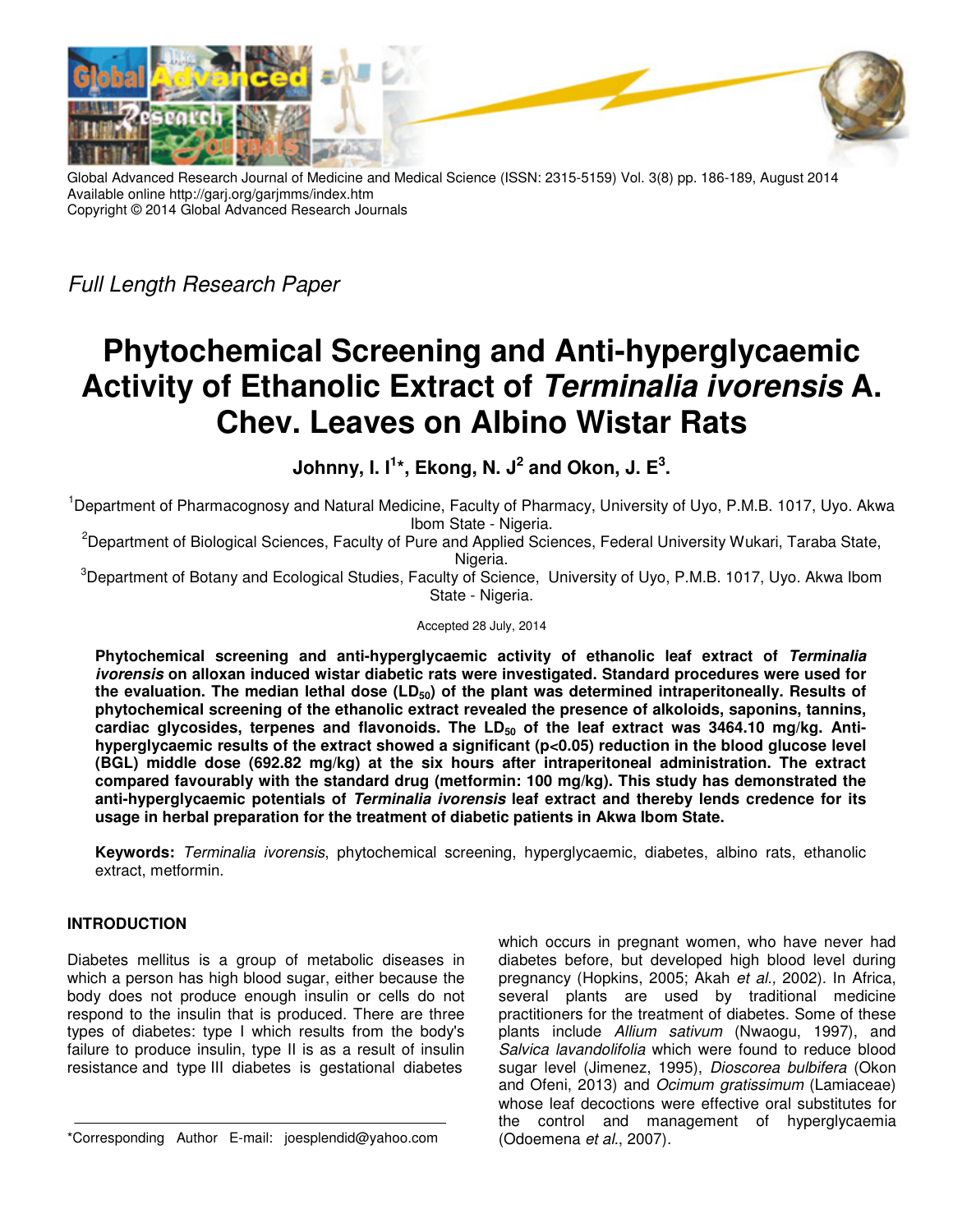*Terminalia ivorensis* (Black afara) is a large deciduous forest tree which belongs to the family Combretaceae (Hawthorne, 1995). The plant height ranges from 15 - 46 meters with small buttress and sometimes fluted roots. The branches are whorled with deciduous young shoots and foliage falling a few years after initial growth, leaving sockets to mark their original position on the bole (Adewunmi *et al.,* 2001).

*Terminalia ivorensis* is found in China, Guinea, Ivory Coast, Liberia, Nigeria and Serra Leone. *Terminalia* has been reported to be a large genus consisting of over 200 species of very large tress that occur extensively in the tropical regions of the World. It is usually found in forest and transition zones. The species has been successfully cultivated elsewhere in plantations (Hawthorne, 1995). The powdered bark of *Terminalia ivorensis* (commonly called black afara) is used to treat ulcers, cuts, sores and wounds (Etukudo, 2003) and as a trypanocidal agent (Adewunmi *et al.*, 2001). The purpose of this study was to validate the anti-hyperglycaemic effect of *Terminalia ivorensis* leaf by traditional medicine practitioners in Akwa Ibom State.

# **MATERIALS AND METHODS**

# **Collection and Identification of Plant Materials**

The fresh leaves of *Terminalia ivorensis* was collected from Itak in Ikono Local Government Area, Akwa Ibom State on October, 2013. The plant was identified and authenticated by Dr. (Mrs) M. E. Bassey, plant taxonomist in Department of Botany and Ecological Studies, University of Uyo, Uyo. The voucher specimen was deposited in herbarium with number: UUH: Okon-2563.

### **Extraction of Terminalia ivorensis Leaves**

The fresh leaves of *T. ivorensis* were shed-dried for two weeks and pulverised into fine coarse powder of uniform sizes using mortar and pestle. Five hundred grammes (500g) was macerated with 1000 ml of 70% ethanol and allowed to stand for 72 hours with occasional stirring of the solution. The solution was filtered with a plastic funnel well packed with cotton wool. The filtrate obtained was further concentrated to dryness *in vacuo* to yield 78.5g of the extract.

# **Collection and Maintenance of Test Animals**

Healthy male and female sex albino rats weighing 150 – 250 g were obtained from the animal house of the Department of Pharmacology and Toxicology, Faculty of Pharmacy, University of Uyo, Uyo and maintained

according to the guidelines of Committee for the Purpose of Control and Supervision of Experiments on Animals.

# **Phytochemical Screening**

The experiment was carried out in the Department of Pharmacognosy and Natural Medicine, University of Uyo, Uyo. The phytochemical screening involves the simple chemical test to detect the presence of secondary metabolites. The methods of Trease and Evans (2009) were used for phytochemical screening.

# **Determination of Median Lethal Dose (LD**<sub>50</sub>)

Swiss albino mice weighing 25-32 g were dose by the intraperitoneal (i.p.) route using the method of Lorke (1983). The animals were administered with 5000 mg/kg, 4000 mg/kg, 3000 mg/kg, 2000 mg/kg, 1000 mg/kg and 500 mg/kg of *Terminalia ivorensis* leaves extract in 5 groups of 5 mice each. The animals were observed for manifestation of physical signs of toxicity and the number of death within 24 hours was recorded. The  $LD_{50}$  was calculated as the geometric mean of the maximum dose producing 0% mortality and the minimum dose producing 100% mortality. Food was withdrawn for 18 hrs before the onset of the experiment according to methods of Amresh *et al.* (2008).

# $LD_{50} = \sqrt{D_0 X D_{100}}$

Where:  $D_0 = Maximum$  dose producing 0% mortality  $D_{100}$  = Minimum dose producing 100% mortality

# **Induction of Diabetes**

Male Wistar Albino rats were made diabetic by a single dose of intraperitoneal injection of 150 mg/kg body weight of alloxan monohydrate in sterile normal saline. The rats were maintained on 5% glucose solution for next 24 hours to prevent hypoglycaemia. Four days later, blood samples were drawn from tail vein and glucose levels were determined to confirm the development of diabetes (Kim *et al.,* 2006).

# **EXPERIMENTAL DESIGN**

# **Alloxan Induced Diabetic Rats**

Aqueous extracts of fruits of *Terminalia ivorensis* (10 mg/ml) was orally administered to the diabetic rats at a dose of 100mg/kg after determining their initial fasting blood glucose concentration. The blood glucose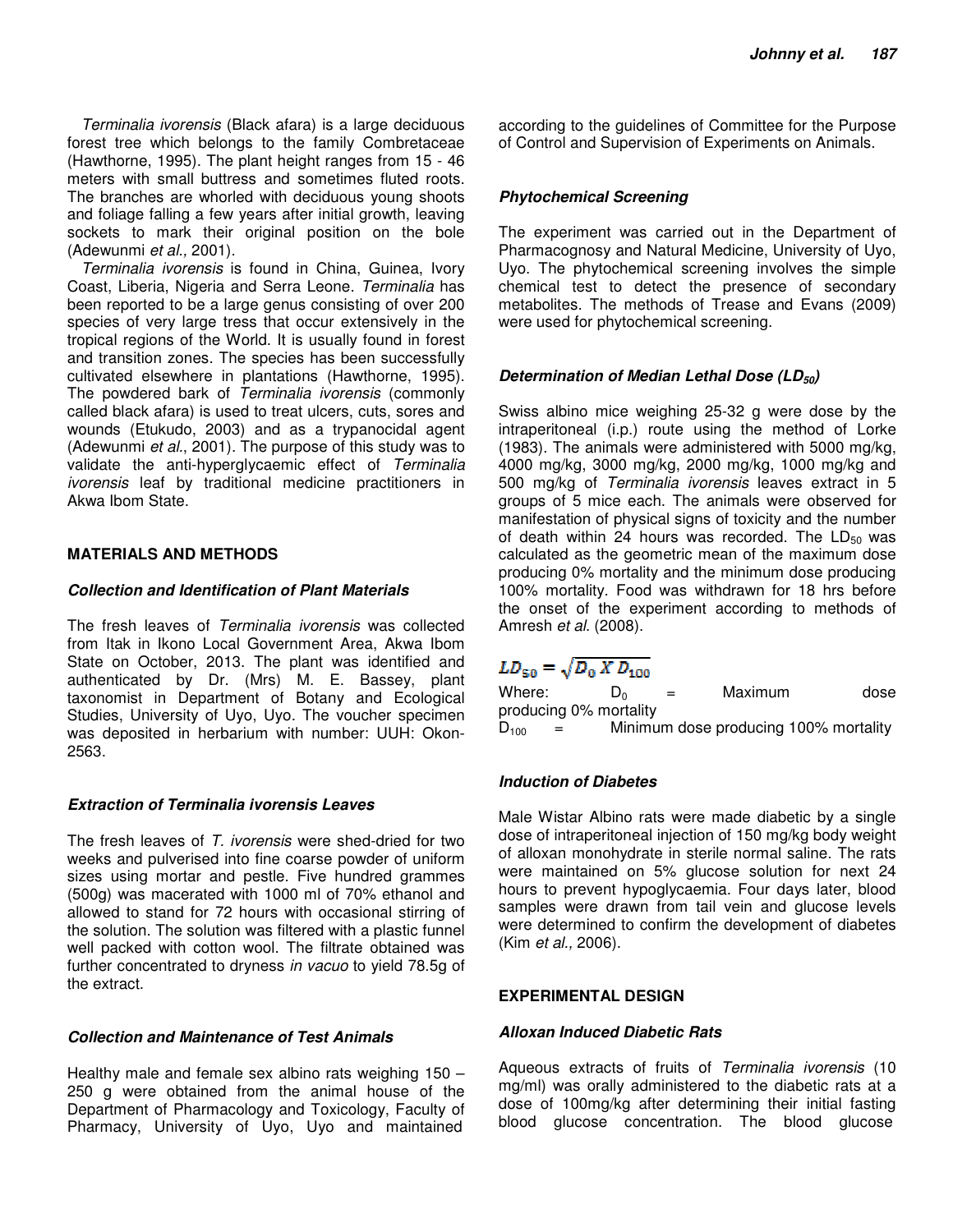| <b>Metabolites</b> | <b>Observation</b><br>Test             |                                                             | <b>Inference</b> |
|--------------------|----------------------------------------|-------------------------------------------------------------|------------------|
| Alkaloids          | Dragendoff's reagent                   | An orange precipitate was observed                          | $++$             |
|                    | With Mayer's reagent                   | A creamy precipitate was observed                           | $++$             |
|                    | With Hagger's reagent                  | A yellow precipitate was observed                           | $++$             |
| Saponins           | Frothing                               | Froth lasted for 10 minutes.                                | $\ddot{}$        |
| Tannins            | Ferric chloride test                   | Blue-green ppt. was observed                                | $++$             |
| Terpenes           | Lieberman's Burchards test             | Reddish-brown ring at interface which changed to blue-green | $\ddot{}$        |
| Flavonoid          | Pieces of magnisum metal in acid (HCI) | Orange coloration was observed                              | $++$             |
| Cardiac glycoside  | Salkowaski's test                      | A brown ring at the interphase was observed                 | $\ddot{}$        |
|                    | Keller-Kiliani test                    | Reddish brown coloration at the interphase was observed     | $++$             |
|                    | Lieberman's test                       | Pink colouration was observed at the interphase             | $^{+++}$         |

**Table 1.** Result of Phytochemical Screening of Ethnolic Extract of *Terminalia ivorensis*

**Legend:**  $+$  = slightly present,  $++$  = moderately present,  $++$  = strongly present,  $-$  = absent

**Table 2.** Effect of Ethanolic Leaf Extract of *Terminalia ivorensis* on Blood Glucose Level of Alloxan Induced Diabetic Rats

| <b>Groups</b> | Treatments                        | 0 hour          | hour               | 2 hours       | 4 hours       | 6 hours           |
|---------------|-----------------------------------|-----------------|--------------------|---------------|---------------|-------------------|
|               | Metformin (100 mg/kg)             | 427.66+45.65*   | 373.33+61.22*      | 268.0+58.20*  | 139.0+28.59*  | $91.0 + 11.40*$   |
|               | Distilled water (10 mg/ml)        | $390.0 + 52.74$ | 356.33+45.79       | 357.67+48.81  | 359.0+49.43   | 350.0+54.68       |
| Ш             | Low dose $(346.41 \text{ mg/kg})$ | 456.67+70.99*   | 409.33+88.72*      | 324.33+87.30* | 274.33+67.49* | 130.67+17.04*     |
| 1V            | Middle dose (692.82 mg/kg)        | 437.27+27.22*   | 395.0+27.84*       | 303.67+25.80  | 210.67+20.59* | 117.33+15.18*     |
|               | High dose (1039.23 mg/kg)         | 430.0+31.95*    | $385.33 + 31.65^*$ | 291.0+31.75*  | 198.67+34.95* | $104.33 + 19.50*$ |

Data are processed and expressed as mean values of + Standard Error of mean.

\* Significant ( $p$ <0.05) when compared with the control group ( $n = 4$ ).

concentration was then assayed at one hour interval for six hours (6hrs). Distilled water was administered in place of the extract for the control studies. A standard antidiabetic drug (metformin: 100 mg/kg) was similarly administered to the diabetic rats, blood glucose concentration determined at the same interval for the same duration. The diabetic rats were divided into five groups of 5 rats each and treated as follows:

**Group I:** Diabetic rats treated orally with 100 mg/kg of Metformin.

**Group II:** Diabetic rats given 10 ml/kg of distilled water (Control).

**Group III:** Diabetic rats administered with 346.41 mg/kg of extract of *Terminalia ivorensis.* 

**Group IV:** Diabetic rats administered with 692.82 mg/kg of leaf extract of *Terminalia ivorensis.* 

**Group V:** Diabetic rats treated orally with 1039.23 mg/kg of *Terminalia ivorensis* leaf extract

For acute study, the fasting blood glucose level was monitored after 0, 1, 2, 4 and 6 hours of administration of the extract. The blood samples were collected through the tail vein just prior to and on the time frames after drug treatment. The oral glucose tolerance test (OGTT) was performed for dose of aqueous fruit extract of *Terminalia ivorensis* and blood glucose level was measured by one

touch glycometer (Accu-check). The glucose level was measured at the interval of 0, 1, 2, 4 and 6 hours after the administration of the extracts.

# **Statistical analysis**

This was carried out using windows Statistical Package for Social Sciences (SPSS) version 17.0. One way analysis of variance was adopted for comparison and the results were subject to Student's t-test using least square deviation (LSD). The data were expressed as mean  $\pm$ standard error. P<0.05 were considered significant (Ubom, 2003).

### **RESULTS**

The results phytochemical screening of *Terminalia ivorensis* leaf extract revealed the presence of bioactive components such as alkaloids, tannins, saponins, terpenes, flavonoids and glycosides (Table 1). The mice treated through intraperitoneal (i.p.) route with single dose of 500 - 5000 mg/kg of water soluble fraction of *Terminalia ivorensis* leaves extract showed decrease in writhing, respiratory distress, decreased limb and death.